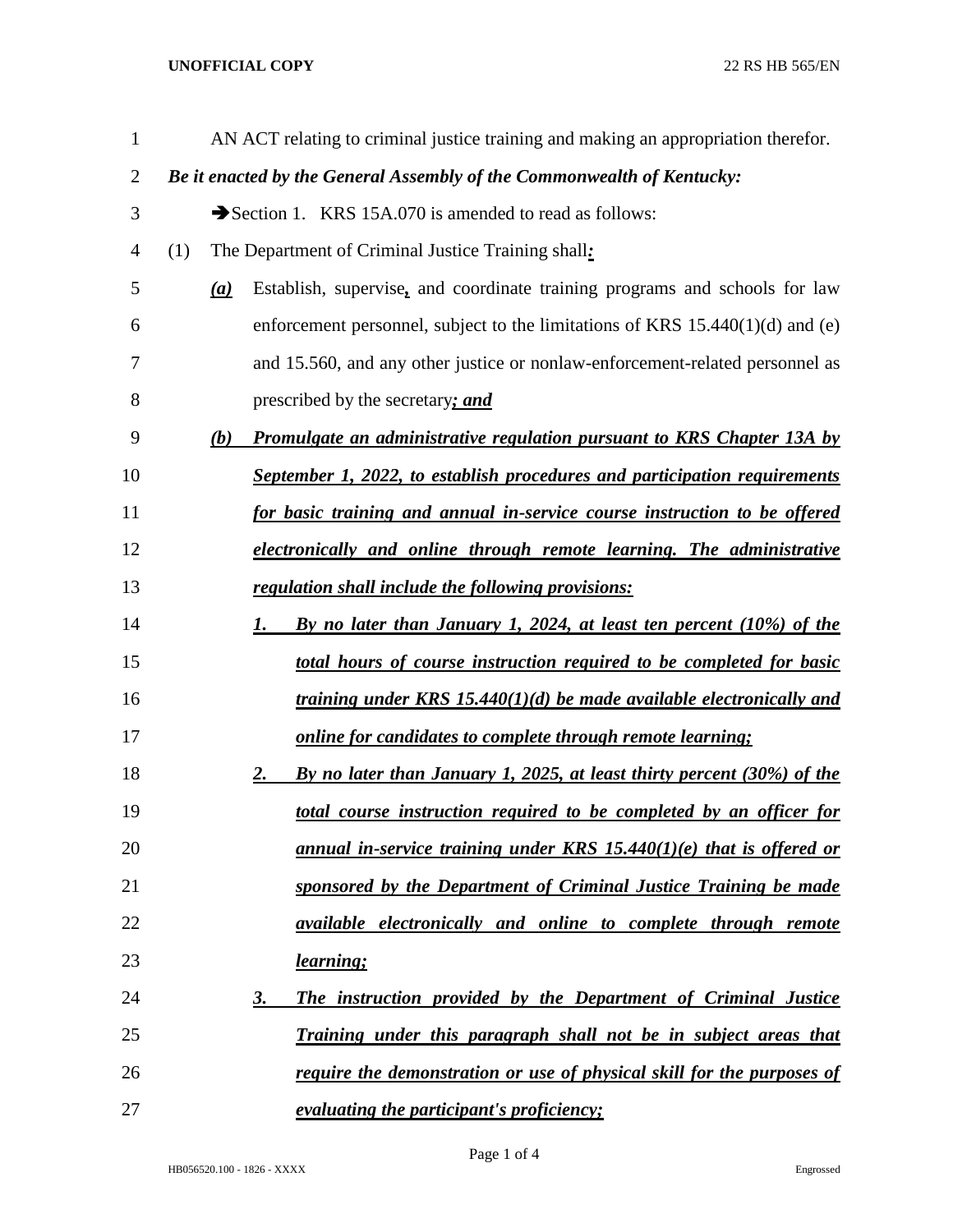| $\mathbf{1}$   |     | The course offerings and instruction required to be provided under<br>4.               |
|----------------|-----|----------------------------------------------------------------------------------------|
| $\overline{2}$ |     | subparagraph 2. of this paragraph be available throughout the entire                   |
| 3              |     | calendar year and spread over a reasonable period of time so as not to                 |
| 4              |     | <u>require attendance or participation for the entirety of a single work</u>           |
| 5              |     | week; and                                                                              |
| 6              |     | Any other reasonable procedures and rules to ensure the attendance,<br>5.              |
| 7              |     | active participation, and successful mastery of the subject matters                    |
| 8              |     | presented in the courses it provides electronically and online through                 |
| 9              |     | remote learning under this paragraph are established.                                  |
| 10             | (2) | The Department of Criminal Justice Training shall make a continuing study of law       |
| 11             |     | enforcement training standards and upon request may furnish information relating       |
| 12             |     | to standards for recruitment, employment, promotion, organization, management,         |
| 13             |     | and operation of any law enforcement agency in Kentucky.                               |
| 14             | (3) | The Department of Criminal Justice Training shall conduct continuing research on       |
| 15             |     | criminal law and criminal justice subjects related to law enforcement training.        |
| 16             | (4) | The Department of Criminal Justice Training may by administrative regulation           |
| 17             |     | provide for administrative hearings to be conducted in accordance with KRS             |
| 18             |     | Chapter 13B.                                                                           |
| 19             | (5) | The commissioner of the Department of Criminal Justice Training may promulgate         |
| 20             |     | administrative regulations in accordance with KRS Chapter 13A.                         |
| 21             | (6) | Nothing in subsection $(1)(b)$ of this section shall be interpreted to be an<br>(a)    |
| 22             |     | independent study as defined in 38 C.F.R. sec. 21.4267.                                |
| 23             |     | In order to ensure that a qualified trainee shall receive all Post-9/11 GI Bill<br>(b) |
| 24             |     | benefits, or any other similar federal benefits related to military service, to        |
| 25             |     | which the trainee is entitled to receive while participating in basic training         |
| 26             |     | provided by the Department of Criminal Justice Training pursuant to KRS                |
| 27             |     | $15.440(1)(d)$ , the following shall apply in the event that the Kentucky              |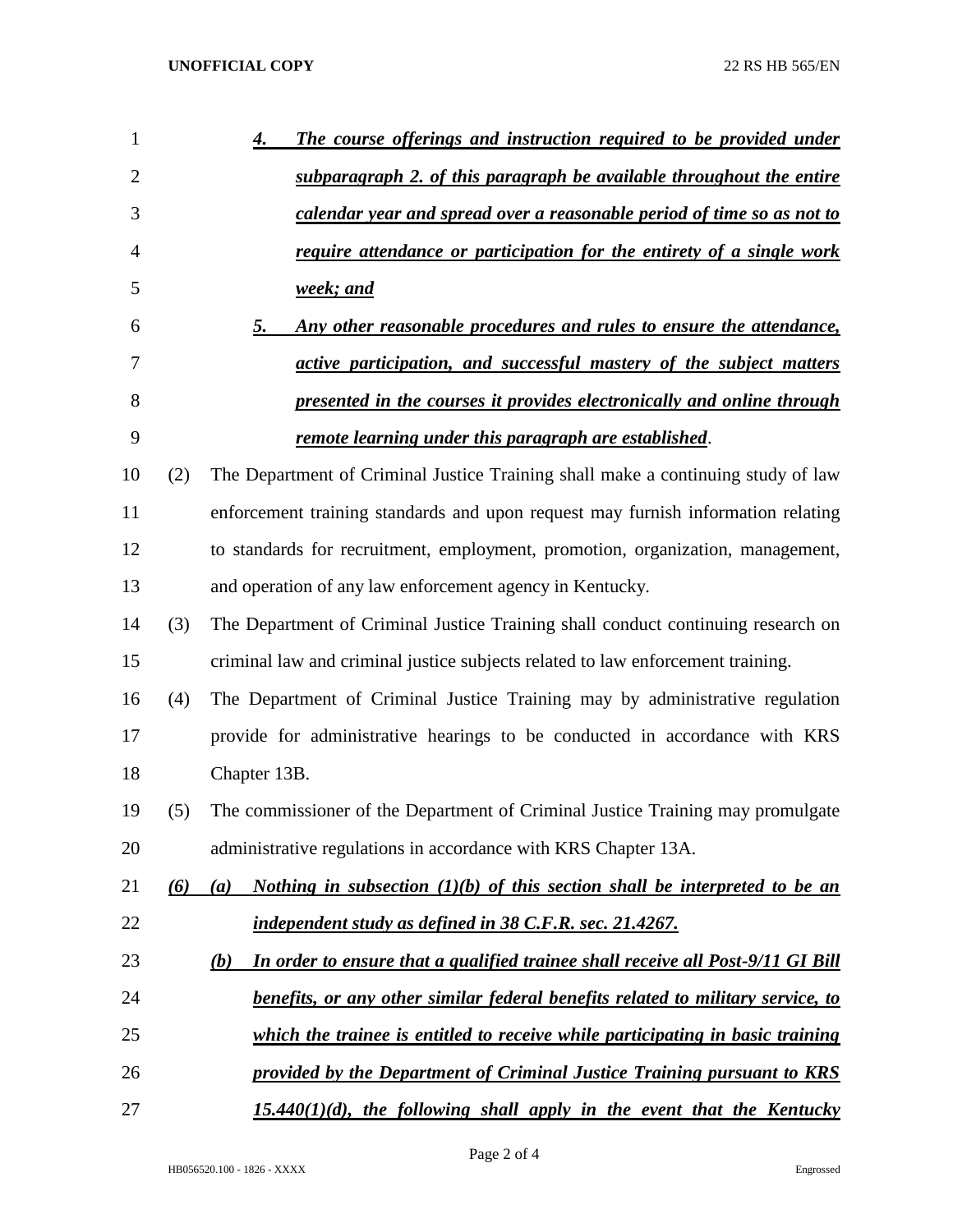| 1  | <b>Approving Agency for Veterans Education within the Kentucky Community</b>   |
|----|--------------------------------------------------------------------------------|
| 2  | and Technical College System classifies the training provided pursuant to      |
| 3  | subsection $(1)(b)$ of this section as independent study as defined in 38      |
| 4  | <u>C.F.R. sec. 21.4267:</u>                                                    |
| 5  | <b>The Kentucky Approving Agency for Veterans Education shall seek a</b>       |
| 6  | formal opinion of the United States Department of Veterans Affairs             |
| 7  | <u>regarding its decision to classify the program as independent study;</u>    |
| 8  | If the United States Department of Veterans Affairs will not issue a<br>2.     |
| 9  | <u>formal opinion or determines or otherwise agrees that the program</u>       |
| 10 | qualifies as independent study under federal regulations, the                  |
| 11 | <b>Department of Criminal Justice Training shall make available in-</b>        |
| 12 | person course instruction to those who receive Post-9/11 GI Bill               |
| 13 | <u>benefits, or any other similar federal benefits related to military</u>     |
| 14 | <u>service, as long as this offering meets criteria established under</u>      |
| 15 | <u>federal laws and regulations, provided that the Department of</u>           |
| 16 | <b>Criminal Justice Training and Kentucky Approving Agency for</b>             |
| 17 | Veterans Education seeks a formal opinion of the United States                 |
| 18 | <b>Department of Veterans Affairs regarding any criteria that is relied</b>    |
| 19 | <u>upon to attempt to disqualify the agency;</u>                               |
| 20 | If the Department of Criminal Justice Training cannot provide in-<br><u>3.</u> |
| 21 | person instruction as provided in subparagraph 2. of this paragraph            |
| 22 | because of a final determination that the trainee would be disqualified        |
| 23 | <u>from receiving benefits during his or her participation in the program,</u> |
| 24 | the Department of Criminal Justice Training shall cause to be paid to          |
| 25 | <u>the trainee an amount equal to the benefits the trainee would have</u>      |
| 26 | <u>received under the Post-9/11 GI Bill benefits or any other similar</u>      |
| 27 | federal benefits related to military service had the program or                |